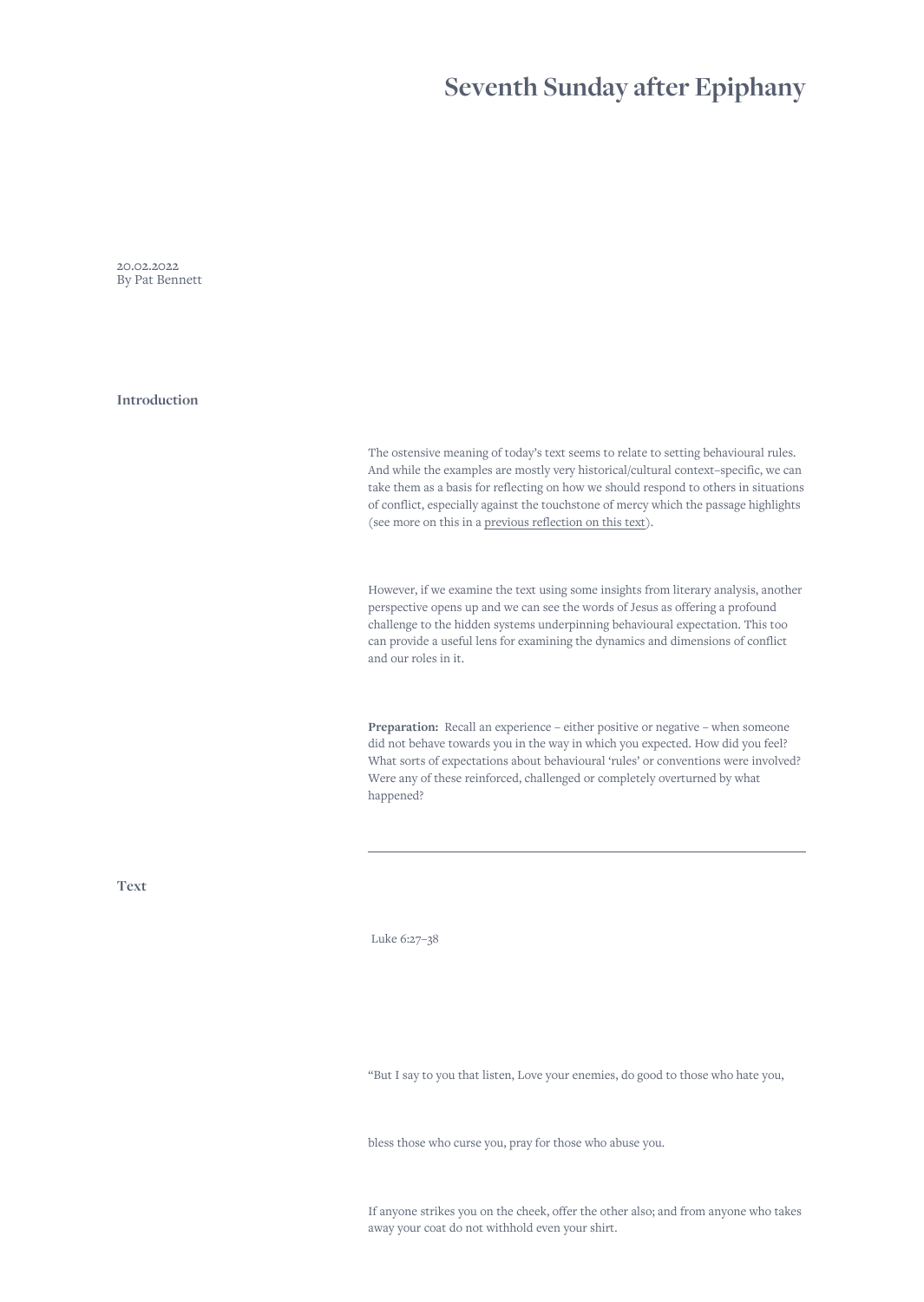<span id="page-1-0"></span>Give to everyone who begs from you; and if anyone takes away your goods, do not ask for them again.

Do to others as you would have them do to you.

"If you love those who love you, what credit is that to you? For even sinners love those who love them.

If you do good to those who do good to you, what credit is that to you? For even sinners do the same.

If you lend to those from whom you hope to receive, what credit is that to you? Even sinners lend to sinners, to receive as much again.

But love your enemies, do good, and lend, expecting nothing in return. Your reward will be great, and you will be children of the Most High; for he is kind to the ungrateful and the wicked.

Be merciful, just as your Father is merciful.

"Do not judge, and you will not be judged; do not condemn, and you will not be condemned. Forgive, and you will be forgiven; give, and it will be given to you. A good measure, pressed down, shaken together, running over, will be put into your lap; for the measure"

**Comment**

Luke, like the other evangelists, uses language in a variety of different ways to help in his unfolding of the story of Jesus and the message delivered through his life and teaching. However, our tendency to assume that the world of the biblical writers mirrors our own, or to retroject particular theological assumptions into the text, can sometimes blind us to these rhetorical devices and thus to important elements in the text associated with them.

In today's passage, we encounter some forceful, unsettling language used in combination with what biblical scholar Robert Tannehill calls 'focal instances['\[1\].](#page-2-0) These are sayings of Jesus beginning with an 'if' or 'whoever' clause which appear at first sight to be stating a casuistic law (if..then…) and setting a behavioural rule. However, the example which then follows is **so** specific that it does not provide a useful general rule when confined to its literal sense – we know what to do if someone slaps our cheek, but what do we do if they strike us elsewhere? In these instances, the example performs a different function: its *specificity* highlights the *extremity* of the command; and it is this extremity which provides the shock jolt because it is so much at variance with the way people would normally behave in such a situation. The command thus generates a tension, not just with the expected behaviour in a specific situation, but with very patterns of behaviour which govern society. The effect is to direct the hearer's attention beyond the literal meaning of the words, and to encourage them to reflect on the hidden modes which underpin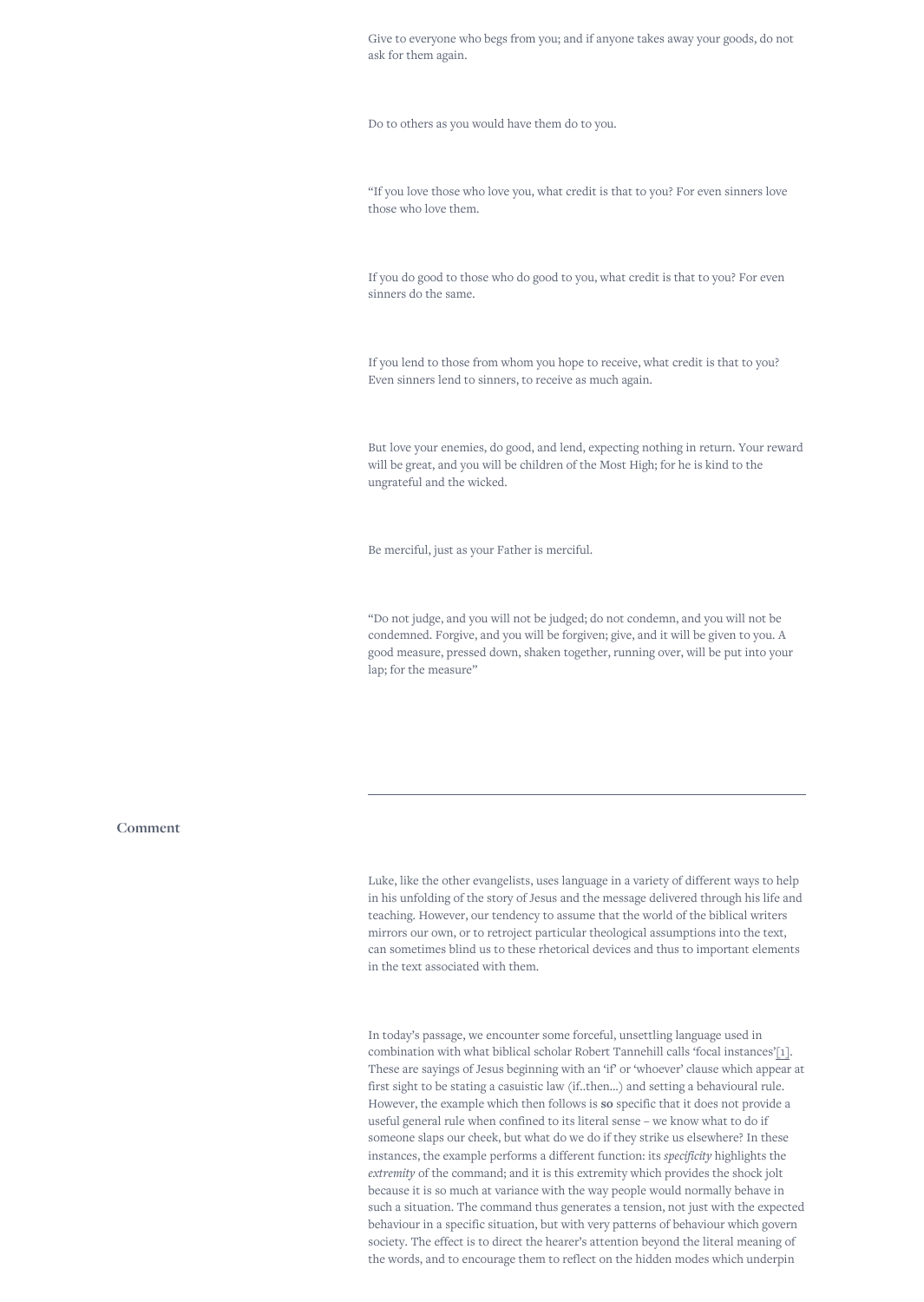## <span id="page-2-0"></span>them.

So what is the underlying assumption being challenged here? It's helpful to remind ourselves again at this point that the biblical texts speak to and from a world which is very different from our own in many respects. In the life world of Jesus and his hearers, social relationships were governed by the principle of reciprocity, and the relationship between benefactor and beneficiary was one of reciprocal obligation. The benefaction was regarded as a loan and thus repayment of some kind was expected; this in turn dictated to whom one might offer help: good deeds were done to those who had done good to you, or from whom you could reasonably expect good deeds in return[2]. The reverse side of the coin – that wrong is repaid in a similar way – is also exposed here, though slightly less directly than in Matthew's 'eye for an eye and a tooth for a tooth' (Mt 5:38).

By using extreme examples, Jesus lays bare the system of reciprocity which underpins the normal everyday life of his listeners and goes on to declare it inadequate for human flourishing and unworthy of God, whose very being is generosity. 'Do to others as you would have them do to you' is not a re–affirmation of the tacitly accepted norm of transactional reciprocity, but a challenge to rethink it within a very different framework, and then act accordingly in one's relationships with others.

[\[1\]](#page-1-0) Robert C. Tannehill, *The Shape of the Gospel: New Testament Essays* (Eugene, OR: Cascade Books, 2007) p 8–10

[2] Charles H. Talbert, *Reading Luke: A Literary and Theological Commentary on the Third Gospel* (Macon, Georgia: Smyth & Helwys Publishing, 2002) p77

## **Response**

Both the underlying theme of the text and the way the text itself operates to make this visible can provide entrance points for us as we reflect on conflict and our own involvements in it.

The former once again points us towards the fact that the ways in which people behave in conflict situations can often be a function of unseen or unappreciated elements of that particular conflict system – unspoken rules or expectations about behaviour or response, particular narratives and understandings about history or identity etc. Deepening our understanding of these structural elements can pave the way to more constructive ways of responding and engaging. If you're currently involved in a situation of conflict, how much do you know about the different elements which have shaped (or are currently shaping) it – on either side of the issue? How could you find out more about these? Who might help you with that?

Secondly, the manner in which the Lucan Jesus uses language in a very particular way to prosecute a specific agenda can also be a useful reminder. In any conflict situation, we always need to be attentive to the statements, comments, questions and challenges which form part of its discourse, both public and private. How are these being used – and how are we ourselves using them – to drive a conflict system, whether that be towards escalation or resolution? How can we develop our critical faculties in this respect? Who or what might help us to do that?